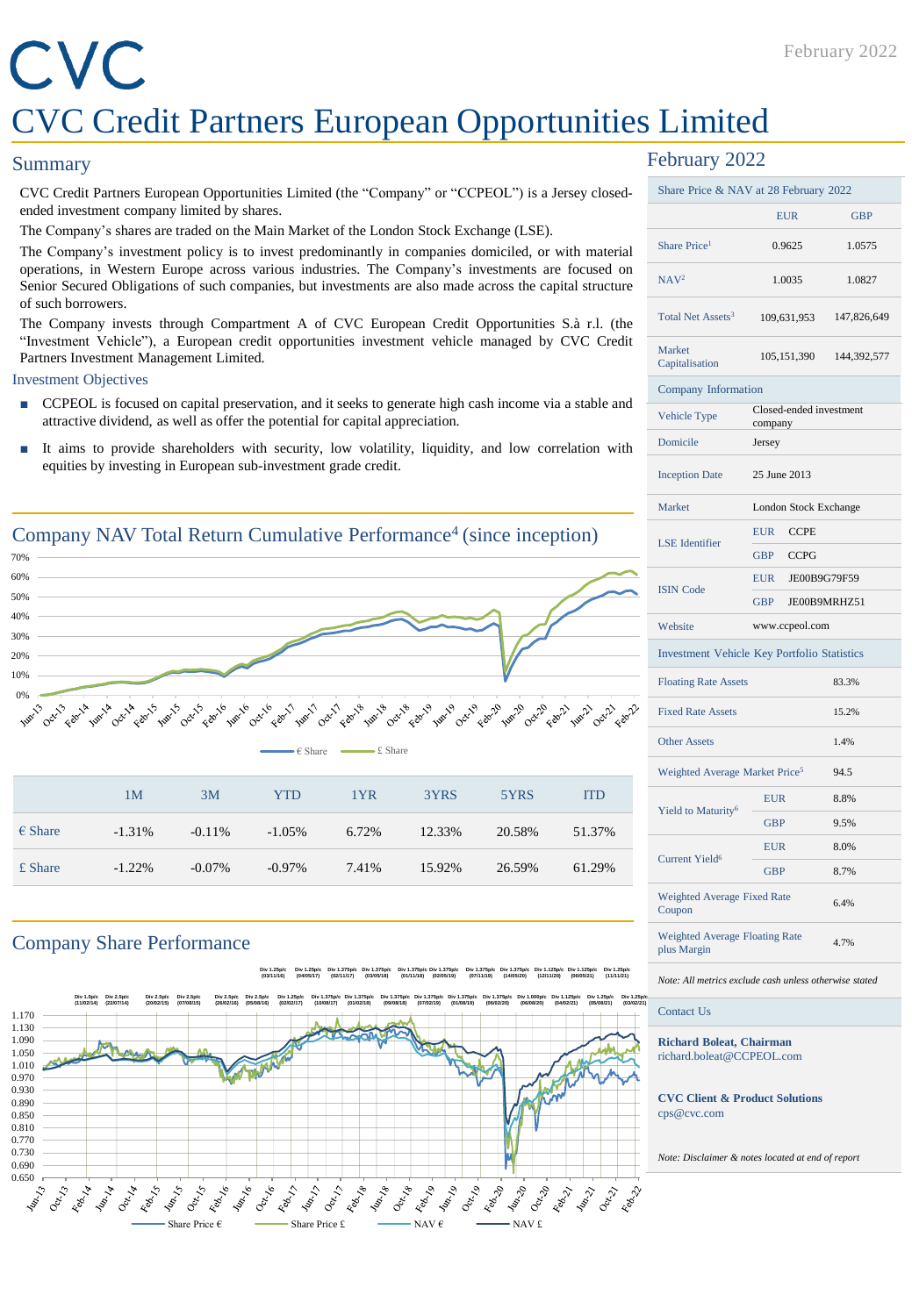## CVC CVC Credit Partners European Opportunities Limited

#### Portfolio Manager



#### **Pieter Staelens** Managing Director *19 years experience*

Pieter joined CVC Credit in 2018. Pieter joined from Janus Henderson Investors in London where he was involved in various High Yield strategies and a credit long/short strategy. Prior to this, Pieter was at James Caird Asset Management, CQS, Remus Partners and Bear Stearns. Pieter is a graduate of the Université Catholique de Louvain in Belgium. He also holds an MSc in Finance, Economics and Econometrics from the Cass Business School and an MBA from the University of Pennsylvania.

#### Market and Portfolio Commentary

February was another volatile month for financial markets. The first half of the month was dominated by concerns around inflation and central banks reaction function. The Fed, BoE and even ECB guided towards a tightening monetary policy as inflation was higher and more persistent than initially expected. The second half of the month was dominated by the humanitarian tragedy in the Ukraine. This triggered severe sanctions against Russia which has an impact across multiple asset classes, with commodity markets in particular impacted. Brent Crude moved to above \$100/bbl for the first time since 2014, a but we also saw large increases in gas prices, wheat, corn and aluminium as supply of these will be impacted by Russian sanctions. This is anticipated to lead to higher inflation and lower growth.

#### **European Sub Investment Grade Highlights**

February saw €4.52bn total loan new issuances in Europe, 47% below last year on the back of high market volatility induced by central banks policy as well as the Russia- Ukraine conflict. Year-to-date ("YTD") issuance stood at €17.3bn or 14% below last year. The average new issue spread in February has widened to E+426bps with 4.61% yield to maturity which compares with E+376bps and 3.92% same time last year, mainly as a result of the overall market volatility. HY issuance also slowed down to €10.8bn YTD a reduction of 59% vs. last year as the rates volatility is added to the geopolitical situation in Europe.<sup>b</sup>

The Credit Suisse Western European Leveraged Loan Index return, hedged to Euro, was at -0.9% for the month. Defensives -0.99% and cyclicals -0.84% in February. Interestingly, CCCs still outperformed in February with a return of +0.10% while BBs returned -0.80% and single Bs -1.04%. As at the end of February, the 3-year discount margin on the index was 459bps.

The Credit Suisse Western European High Yield Index, hedged to Euro, was down -2.92% on the back of investors' concerns around inflation and central bank policy compounded by the market volatility on the back of the Russian-Ukrainian conflict.<sup>c</sup>

#### **Portfolio Commentary**

Activity within the performing book remained elevated in February as we managed volatility in credit markets. Throughout the month, we managed risk by both adding and reducing exposure in an effort to optimize the book while capitalizing on the volatility. We added seven new names to the performing book, including a handful of names that we had previously been invested in. Our primary market participation was selective, deploying into four new names that offered attractive income relative to individual risk profiles. Within the secondary market, we added three new names to the book at attractive levels, while topping up on two existing positions on weaker days. In order to fund this deployment, we reduced risk across five positions while exiting four others, all trading at tight levels. This active trading allowed us to optimize the fund for current income and further expand our floating rate exposure, all while building discount. As of February close, performing credit (including cash) was 50.0% of the portfolio, trading at a weighted average price of 98.1 and a YTM of 4.9%, whilst delivering a 4.6% cash yield to the portfolio.

The credit opportunities book was similarly active throughout the month of February. Volatile markets have driven outsized risk movements, and as such, we continue to monitor the opportunity set for potential investments within the credit opportunities book. Throughout the month, we added to two existing positions at opportunistic levels, enhancing the convexity profile of each investment and the broader book. To fund those purchases, we exited one position at a premium to par, while the name had held in despite broader sector pressure. Additionally, we added one new name to the book during the month with an attractive, shorter-dated return profile. The structured products sleeve had one of its most active months in recent memory, both in terms of deal review and ultimate deployment. During the month, we participated in four individual new issue deals, adding to our BB, B, and Equity sleeves within the structured products book. This deployment followed extensive diligence around each deal, several conversations with respective managers, and gaining comfort around each individual risk profile. Additionally, we added to an existing CLO Equity position at a significant discount through successful participation in an auction. As of February close, credit opportunities was 50.0% of the portfolio, trading at a weighted average price of 90.8 and a YTM of 9.4%, whilst delivering a 7.9% cash yield to the portfolio.

Across the entire portfolio, as of February month end, the weighted average market price was 94.5, trading at a YTM of 9.1%, and delivering 8.3% cash yield (on a levered basis) versus a weighted average price of 96.5, YTM of 8.3% and cash yield of 7.9% as of December 2021. Floating rate instruments comprised 83.3% of the portfolio. Senior Secured 78.4%. The portfolio had a cash position of -1.3% (including leverage) with leverage at 1.3x assets.

With the conflict in the Ukraine becoming more dire by the day, we remain vigilant in our risk management as volatility continues. The team has been focused on identifying investment-level exposure to Russia and the Ukraine, and we continue to work as a team in managing risk. Similar to January, we continue to have a preference for floating rate instruments given the current interest rate environment globally, and this preference has aided in our YTD outperformance. We will maintain our proven investment approach with the dire geopolitical backdrop and imminent central bank policy tightening

#### **Commentary Sources:**

<sup>a</sup> Bloomberg

- <sup>b</sup>LCD, an offering of S&P Global Market Intelligence March 2022
- <sup>c</sup> Credit Suisse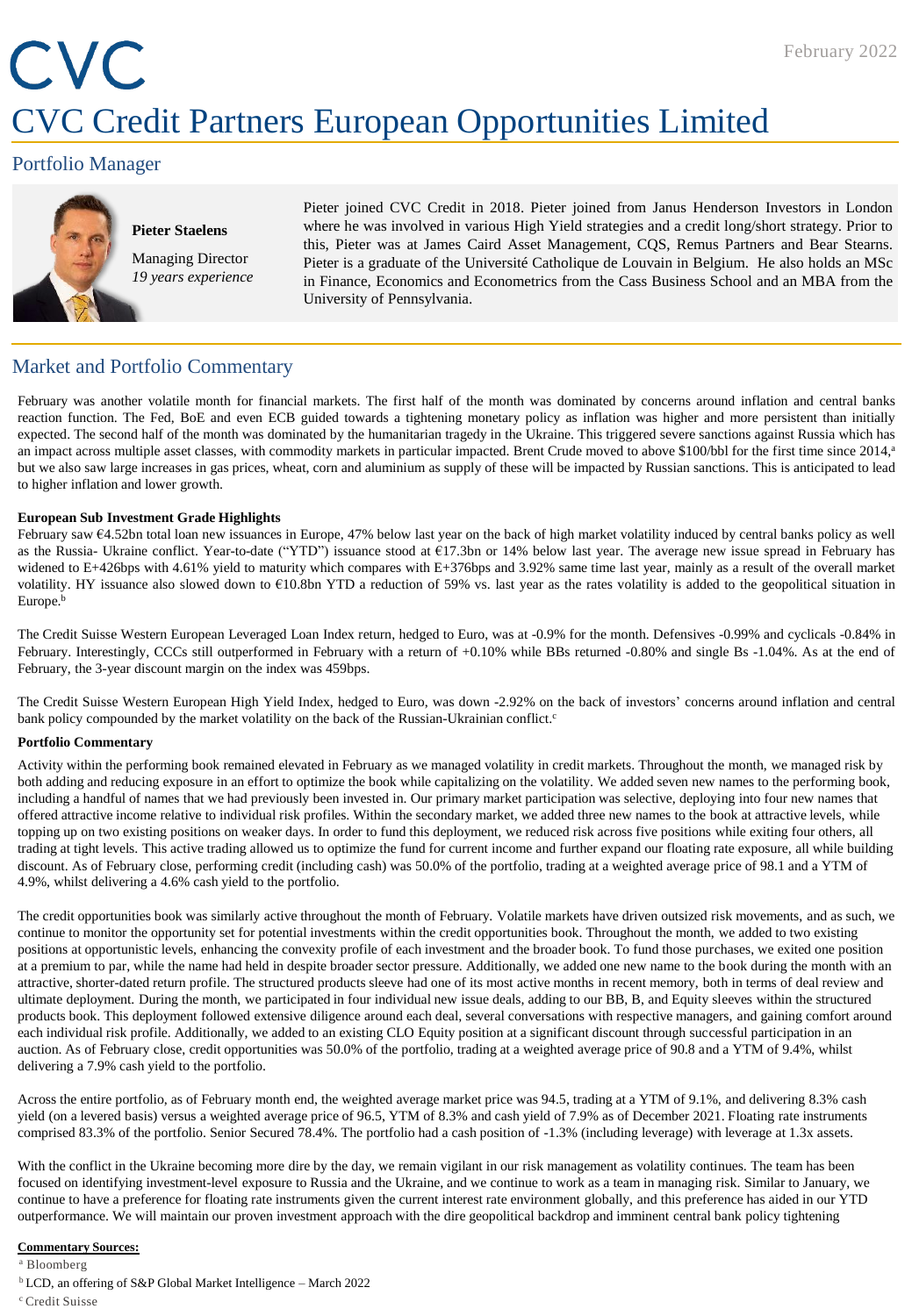# CVC

### CVC Credit Partners European Opportunities Limited

#### Investment Vehicle Portfolio Statistics as at 28 February 2022<sup>5</sup>

| Top 5 Issuers                                |                                                                         |                                        |                    |                                 |        |
|----------------------------------------------|-------------------------------------------------------------------------|----------------------------------------|--------------------|---------------------------------|--------|
| <b>Issuer</b>                                | % of Gross Assets                                                       | Industry                               |                    | Country                         |        |
| Doncasters                                   | 5.7%                                                                    | Diversified/Conglomerate Manufacturing |                    | United Kingdom                  |        |
| Colouroz                                     | 3.8%                                                                    | Chemicals, Plastics and Rubber         |                    | Germany                         |        |
| Civica                                       | 3.5%                                                                    | Electronics                            |                    | United Kingdom                  |        |
| Wella                                        | 3.2%                                                                    | Cosmetics / Toiletries                 |                    | Luxembourg                      |        |
| Hotelbed                                     | 2.4%                                                                    | Leisure                                |                    | Spain                           |        |
| <b>Industry Exposure</b>                     | MV(%)                                                                   | <b>Currency Exposure</b>               | MV(%)              | RepRisk ESG Rating <sup>7</sup> | MV (%) |
|                                              | Healthcare & Pharmaceuticals<br>Chemicals, Plastics and Rubber          |                                        |                    | <b>AAA</b>                      | 22.2%  |
| 15%<br>21%<br>11%<br>$3\%$<br>4%<br>7%<br>4% | <b>Business Services</b><br>Hotels, Motels, Inns and Gaming             |                                        |                    | AA                              | 39.7%  |
|                                              | Diversified/Conglomerate<br>Manufacturing<br>Non Durable Consumer Goods | 22%<br>61%<br>17%                      | EIR                | A                               | 25.6%  |
|                                              | Finance<br>Retail Stores                                                |                                        | $\Box$ GBP         | <b>BBB</b>                      | 6.3%   |
| 4%<br>7%<br>5% 5% 6%                         | Electronics<br>Construction & Building<br>Beverage, Food and Tobacco    |                                        | $\blacksquare$ USD | <b>BB</b>                       | 0.9%   |



**Telecommunications** Oil and Gas **Other** 







#### Look Through Reporting6,8 as at 28 February 2022

| <b>Rating Exposure</b> |                                      |                  |        |
|------------------------|--------------------------------------|------------------|--------|
| Rating                 | Average Spread Duration <sup>9</sup> | MV(E)            | MV (%) |
| BB                     | 6.51                                 | 9.5 <sub>m</sub> | 2%     |
| B                      | 4.31                                 | 261.7m           | 68%    |
| <b>CCC</b>             | 2.65                                 | 78.5m            | 20%    |
| NR.                    | 4.86                                 | 36.0m            | 9%     |
|                        | <b>Interest Rate Exposure</b>        |                  |        |
| <b>Type</b>            | Duration                             | MV(E)            | MV(%)  |
| Floating               | 0.19                                 | 321.5m           | 83%    |
| Fixed                  | 3.34                                 | 58.8m            | 15%    |
| Warrants               | 0.00                                 | 5.5m             | 1%     |

| MV(E)<br>Currency<br><b>EUR</b><br>233.4m<br><b>GBP</b><br>65.6m<br><b>USD</b> | <b>FX</b> Exposure |       |       |
|--------------------------------------------------------------------------------|--------------------|-------|-------|
|                                                                                |                    |       | MV(%) |
|                                                                                |                    |       | 61%   |
|                                                                                |                    |       | 17%   |
|                                                                                |                    | 86.7m | 22%   |

B 0.0%

CCC 0.0%

#### **Notes & Assumptions:**

- The sum of the market values may be larger than the NAV due to the effect of the investment vehicle leverage facility
- All duration and yield calculations are based on assets outstanding to maturity (no call or amortisation assumptions)
- Duration is calculated using the DURATION function in Excel, and includes approximations for interest rate duration for floating rate assets
- Rating is based on the average corporate rating from S&P and Moody's
- Certain assets such as CLO equity tranches are assumed to have zero spread and interest rate duration
- The duration for non-equity CLO tranches is based on a WAL of 5 years after the end of the reinvestment period

*Note: Amounts may not add up to 100% due to rounding.*